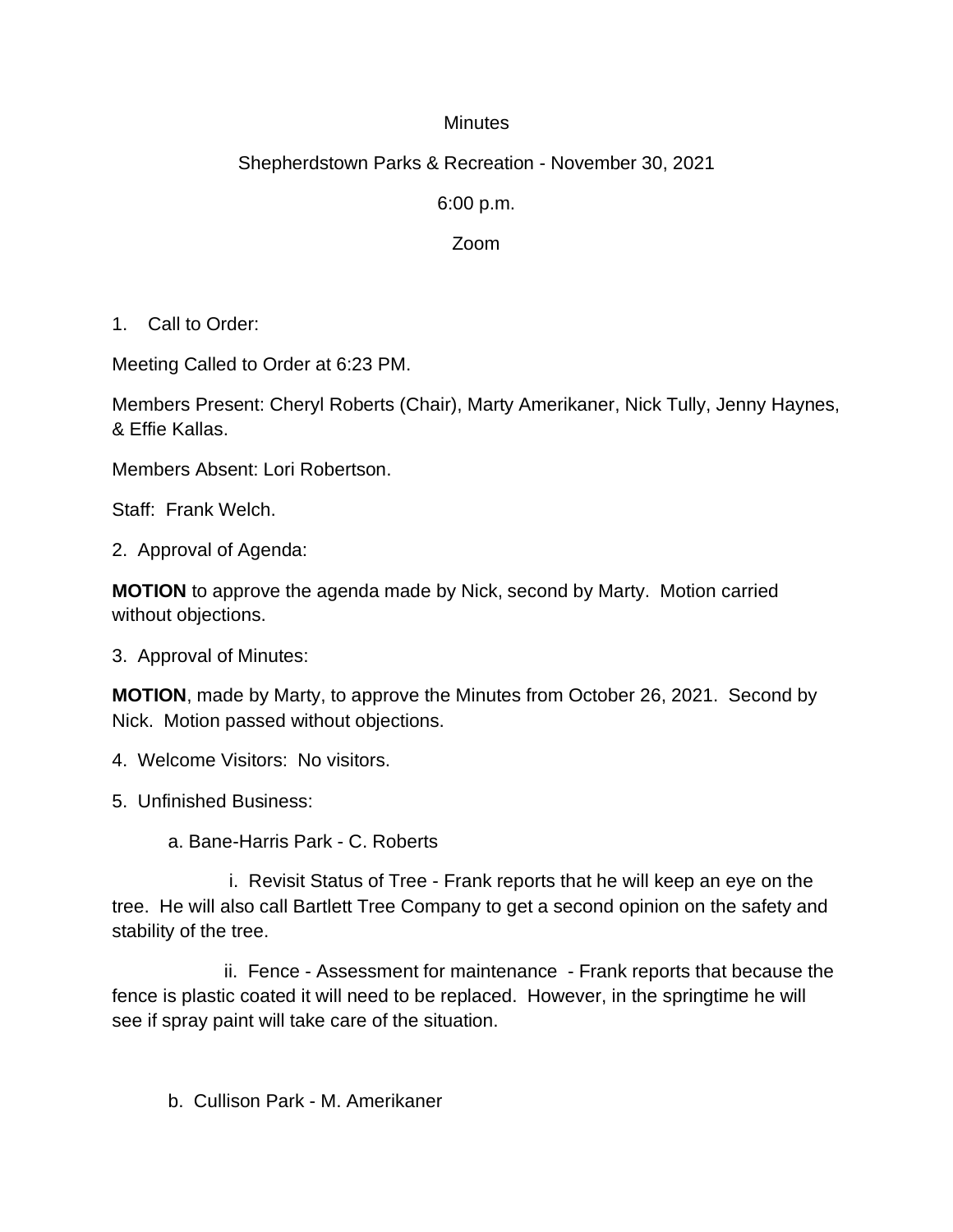i. Playground Equipment Replacement "Toy" Follow-up - Frank reports that the spring toy will arrive in January.

ii. Walking Path Update - Marty reports that Noble Adkins from Capitol Solutions Group sent job proposals and estimates of the project which were distributed to the Committee members via e-mail. Satellite maps of the park with proposals for placement of walking paths was also distributed. Suggestion to contact other companies to see if they wish to bid on the project. Concerns are perception of due diligence, Town requirement, and legal obligations. The Town's Finance Committee will be consulted.

iii. Park Boundary Maps - Frank reports that he has circulated tax maps of all Town parks to all Committee members. This item is now closed.

c. Bookmark The Park - E. Kallas & C. Roberts

i. Spring 2022 Plan - Effie reports that she has generated a program of calendar events for 2022 (*see attached below*). She has contacted both the Shepherdstown Public Library and 4 Seasons Books for input. Door prizes, snacks, and refreshments as well as librarian readings, local author readings, and bookstore readings were discussed. An enhanced plan will be submitted at January's meeting.

d. Facebook Page - L. Robertson

i. Link to Instagram Status - No report.

e. Community Survey Action Plan.

Cheryl sent the results of the survey to Amy for display and posting at Town Hall. Will follow-up to see if it is indeed on display.

f. Grant Application Status - C. Roberts

i. Ineligible for LWCF - Cheryl reports that this grant required proposed projects to be "shovel ready" to apply. Because this Committee does not have a complying project, it is ineligible to apply to this grant.

6. New Business: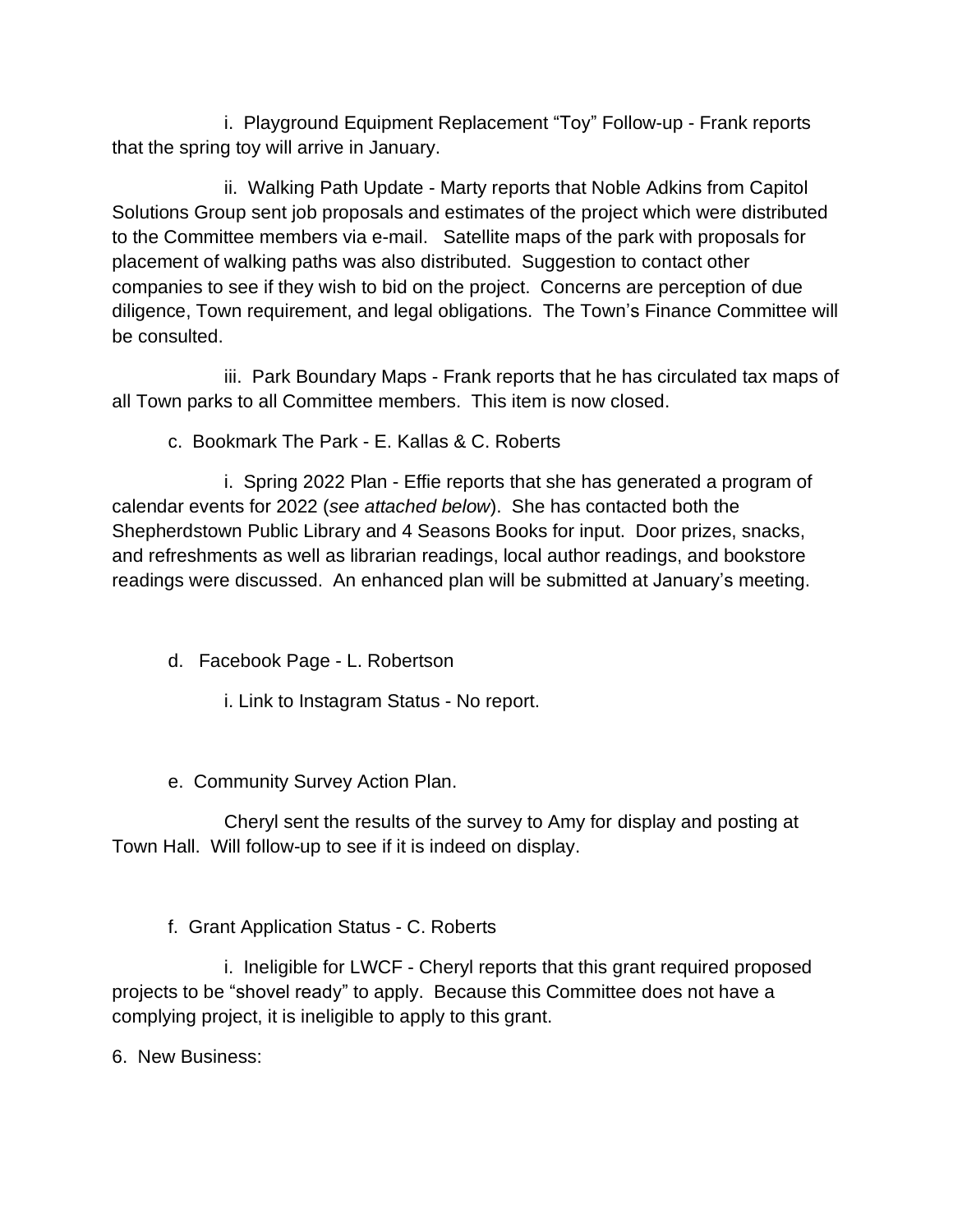a. Explore Grant Opportunities - Cheryl reports that the Town's Grants Committee has suggested several ideas including hiring an architectural firm to advise on what property is available in town to help parks.

b. Future Meeting Topics.

i. Bane-Harris Rotting Rail - Cherry took photos of a rotting rail in the park and sent them to Frank.

ii. Bane-Harris Sign Support - Frank reports that a support beam needs to be replaced on the wooden sign. Current beam is untreated wood, and it is rotting.

iii. Bane-Harris Metal Sign - Cheryl reports that the metal sign on the fence is dirty. She will clean it.

iv. Cullison Park Sign - Cheryl reports that the painted wooden sign is dirty and worn looking. Frank will inspect and report back with suggestions. All committee members are asked to inspect all signs at their respected parks and report back at next month's meeting.

v. Bane-Harris Ground Material - Marty reports that the material under the swing set needs to be replaced.

vi. Programming – Create new programs for 2022 headed up by Committee volunteers. Ideas include music in the parks, sporting games, group exercise/meditation, etc.

### 7. Next Meeting.

**MOTION**, made by Marty, to cancel the December meeting and meet next on January 25, 2022. Second by Nick. Motion passed without objections.

Next Meeting January 25, 2022 - 6:00 pm - via Zoom.

## 8. Adjournment

**MOTION** to adjourn meeting made by Marty and second by Nick.

Adjournment: 7:28 pm.

Respectfully Submitted by Secretary Effie Kallas.

Approved by Cheryl Roberts, Chairperson